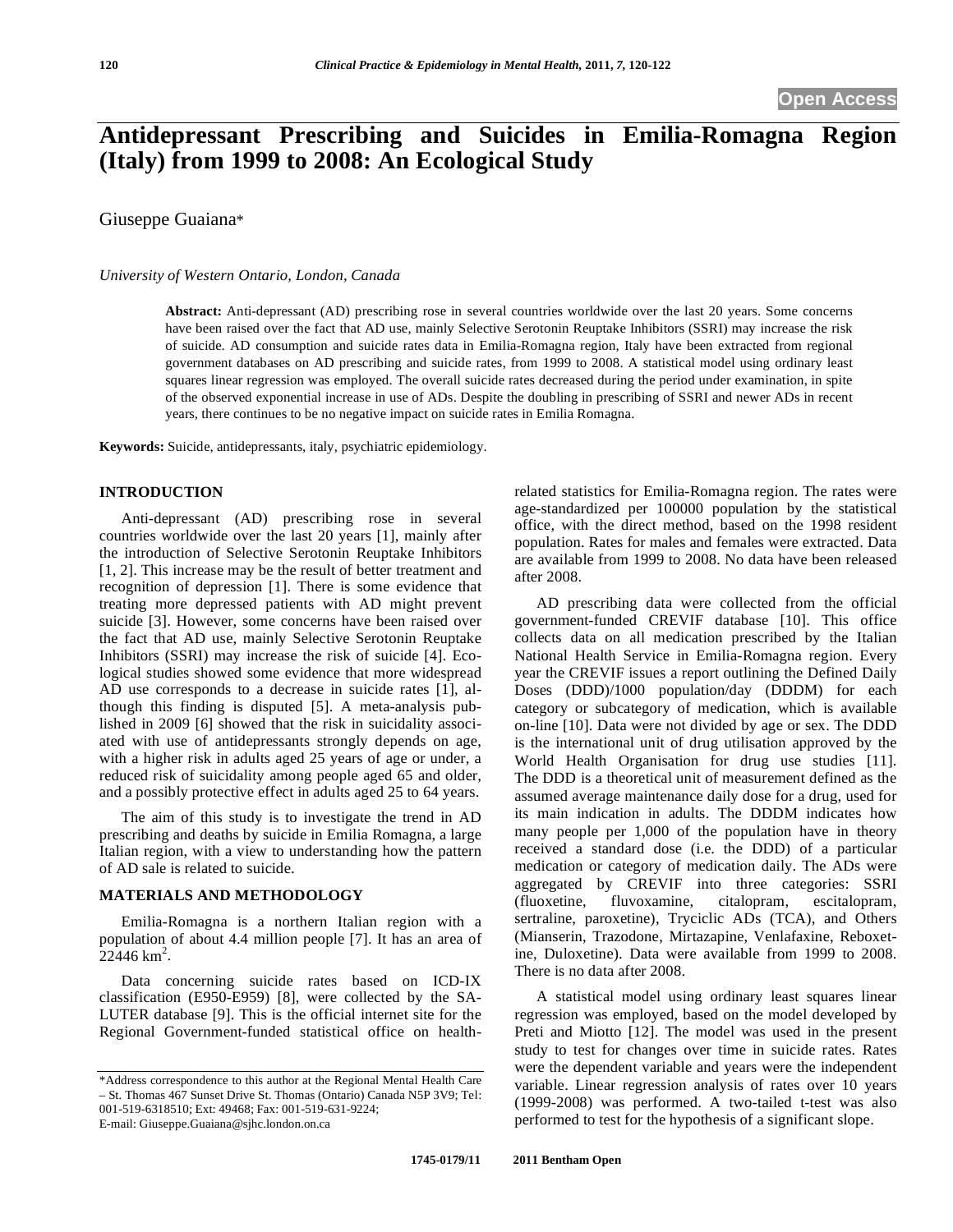

**Fig. (1).** Suicide rates per 100.000 inhabitants (bars) and antidepressant drug consumption (lines) in Emilia-Romagna 1999-2008

SPSS for Windows version 19 has been used to perform all the calculations.

# **RESULTS**

Results on AD prescribing and suicides are shown on Fig. (**1**).

The analysis of AD drug prescribing revealed that there has been a marked increase in the use of SSRI. The DDDM for SSRI increased from 1.9 in 1999 to 31.9 in 2008, more than 15-fold increase. DDDM for TCA, on the other hand, slightly decreased from 1.9 in 1999 to 1.5 in 2008. A nearly 5-fold increase in the prescription of other ADs has also been observed between 1999 and 2008, with a DDDM increasing from 1.5 in 1999 to 7.3 in 2008. Standardized suicide rates decreased in males from 16.70 in 1999 to 12.69 in 2008. In females, standardized suicide rates decreased from 6.15 in 1999 to 4.61 in 2008. The Linear Regression Model showed that there has been a slow but progressive decrease in suicide rates for males (slope= -0.440, 95% Confidence Interval =  $-0.581$  to  $-0.299$ , Standard Error = 0.061, Adj  $R^2$  = 0.850, F=51.99,  $p = 0.0001$  and for females (slope=  $-0.199$ , 95% Confidence Interval= -0.340 to -0.057, Standard Error= 0.061, Adj  $R^2 = 0.567$ , F=10.50, p= 0.012).

#### **DISCUSSION**

The main finding of this study is that the overall suicide rates decreased during the period under examination, in spite of the observed exponential increase in use of ADs.

Our analysis showed that despite the doubling in prescribing of SSRI and newer ADs in recent years, there continues to be no negative impact on suicide rates in Emilia Romagna. If this findings were consistent to Healy's and colleagues' [4], prediction of an increase in suicide by SSRI, there would have been a marked increase in suicide rates, which did not happen. Also, Khan and colleagues showed that SSRI do not induce suicide more than other AD or even placebo [13]. Our findings are more in line with the data examined by Isaacson and colleagues for Europe and worldwide [1], where suicide rates showed an opposite trend to AD prescribing. If we consider the trend of suicides in Italy we notice that there has been a decrease in rates even before the appearance of SSRI in the Italian market. Guaiana and colleagues [14] found that there was an overall decline in suicide rates in Italy from 1986 to 1996, both in males and in females. However, suicides rates markedly declined among elderly of both sexes and increased in males aged 15-24 and 25-44. When suicide rates were compared to antidepressant prescribing in Italy, it appeared that there has been an overall steady decline in suicide rates, between 1955 and 2000, which preceded the exponential increase in AD prescribing [2]. This decrease may be linked to earlier treatment and detection of mental disorders. Vichi and colleagues also examined suicide rates in Italy between 1980 and 2002 [15]. They concluded that the decline in suicide rates is possibly a consequence of the decrease in the incidence of mental disorders as a result of the development of an integrated and community-based mental health system, which in turn may have led to decreased suicide rates. AD prescribing may be part of this picture, as earlier detection of mental disorder may have to an increase in AD prescribing. Mental illness in general and depression in particular are a strong predictor of suicide [16]. Earlier detection of depression by community mental health services might have led to increased treatment with AD that, in turn, led to a decrease in suicide rates. This hypothesis, however suggestive, remains speculative.

This study suffers from some obvious limitations: first of all, the naturalistic design makes it prone to the ecological fallacy, as no clear casual relationship can be established. Also, data on DDDM and suicides were not divided by age or sex. It is possible that the negative trend in suicide rates can be only applied to certain age groups, including the elderly. It appears that people over 65 account for the majority of AD prescribing in Italy [17] and suicides in Italy seem to decline mostly in people aged 65 or more [2]. It can be possible that the decrease in suicide rates observed in Emilia